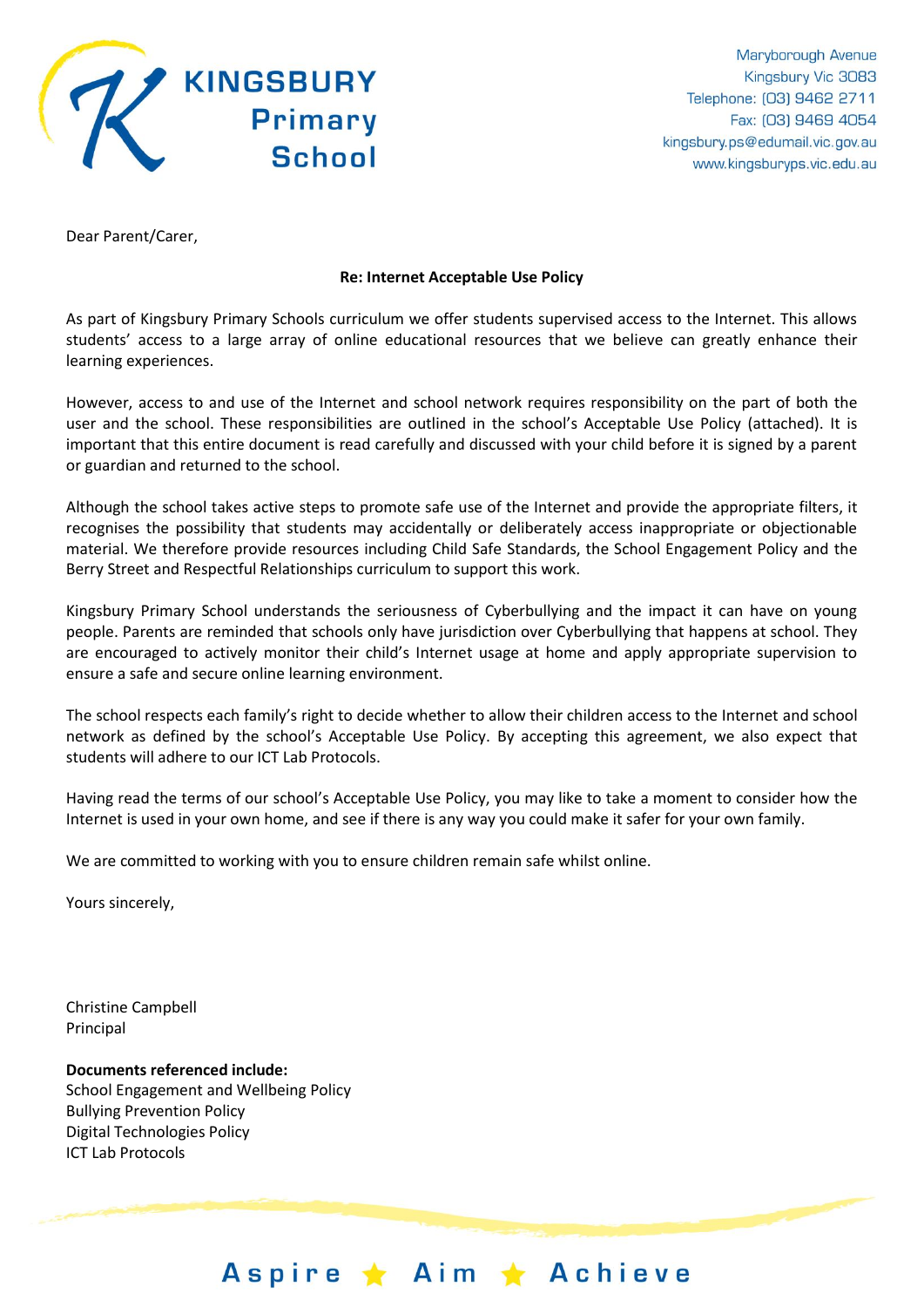

# **INTERNET ACCCEPTABLE USE POLICY**

At Kingsbury Primary School, we have a Student Engagement Policy that states our school's value and expected standards of student behaviour, including actions and consequences for inappropriate online behaviour.

I agree to use Multimedia/Internet and the school network at our school in a responsible manner for purposes stated by my teacher.

If I find myself in unsuitable locations, I will immediately click on the home or back button and inform my teacher.

When working on the Internet I will:

- $\triangleright$  Report any incident of Cyberbullying to the teacher.
- $\triangleright$  Only work on the web for purposes specified by my teacher.
- $\triangleright$  Not give out information such as my surname, address, telephone number or parents' work address/telephone number.
- $\triangleright$  Not use material from other web sites, unless I have permission from the person who created the material. If I am unsure, I will check with my teacher.
- $\triangleright$  Follow school guidelines and procedures when preparing materials.
- $\triangleright$  Treat all equipment with care and will not misuse or damage learning technologies equipment and furniture. *If this occurs, I understand that breaches of the rules will see me lose my computer/Internet/access for a period determined by the Principal.*
- $\triangleright$  Follow Cyber Safety guidelines and display appropriate behaviour.
- $\triangleright$  Continue to learn and use digital technologies safely and responsibly.
- $\triangleright$  Report incidents of Cyberbullying, which occur when I am at home, to my family.

# **Consequences for disregard of the acceptable use guidelines by students**

Students of Kingsbury Primary School will be given every opportunity to utilise the learning technologies. They also have a responsibility to use it sensibly and respectfully. Should a student fail to follow these guidelines, the following strategies and consequences will be put in place:

# **First offence**

An immediate lunchtime detention and short-term (1-week) suspension from using any learning technologies within the school.

# **Second offence**

Immediate Conduct Alert and letter home to parents. This includes a lunchtime detention. The offender will be suspended (1 month) from using any learning technologies within the school.

# **Any subsequent offences**

Any subsequent offences will be managed under school-wide welfare and discipline procedures as outlined in the Student Engagement Policy. The offender will incur an indefinite suspension from school learning technologies and a possible suspension from school, dependent on a meeting with parents.

Aspire ★ Aim ★ Achieve

# **Note**

All offences should be reported to the Principal. Should a deliberate or particularly offensive act occur, Step 1 may be bypassed.